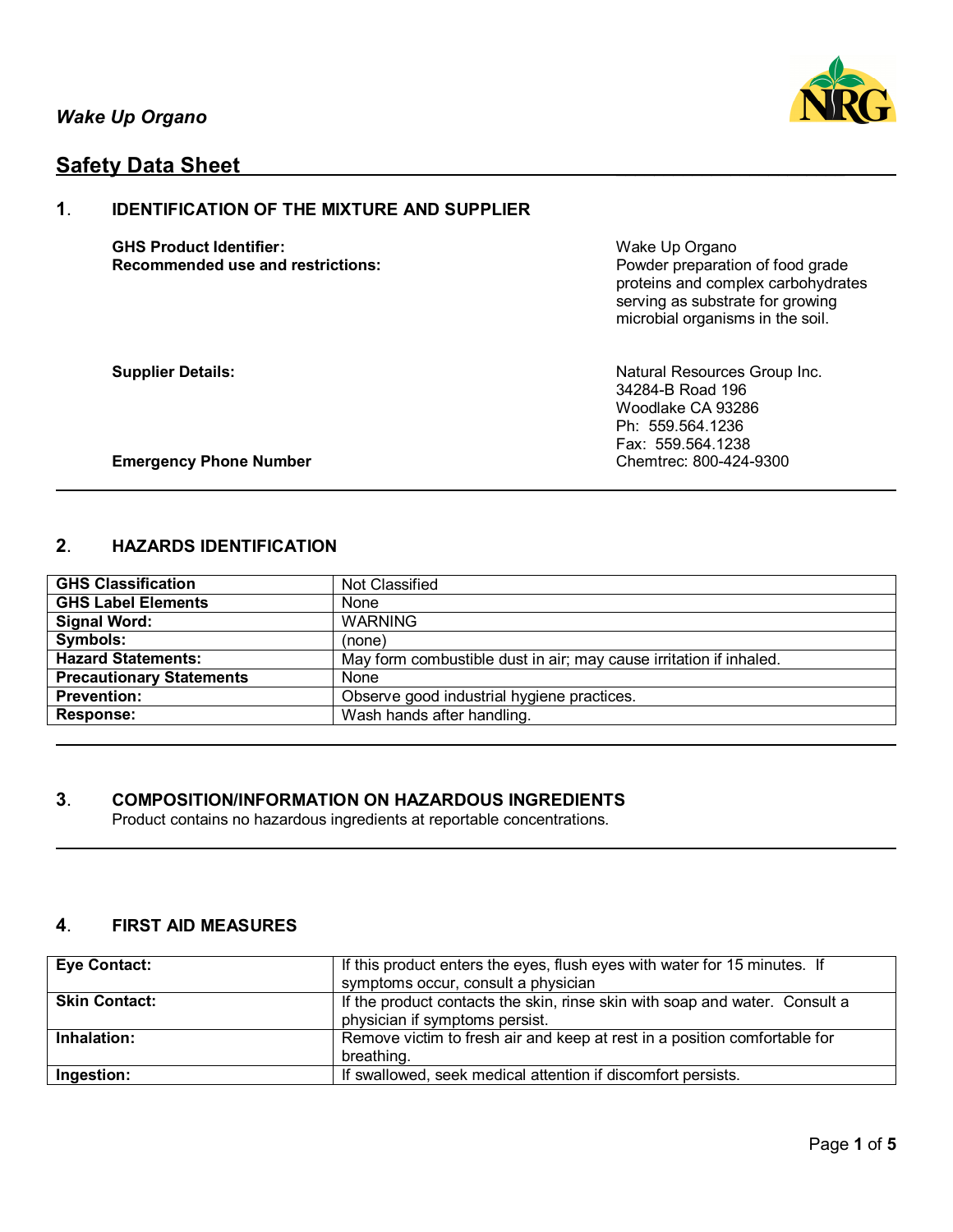

### **5**. **FIRE FIGHTING MEASURES**

### **FIRE & EXPLOSION PREVENTIVE MEASURES**

Isolate from alkalis, oxidizers, extreme heat, and open flame.

#### **EXTINGUISHING MEDIA**

In case of fire, use appropriate extinguishing agent for surrounding fires: carbon dioxide, dry chemical powder, alcohol resistant foam or CO2 for extinction.

#### **SPECIAL FIRE FIGHTING PROCEDURES**

Wear self-contained respirator and fully protective impervious suit.

### **UNUSUAL EXPLOSION AND FIRE PROCEDURES**

None.

# **6**. **ACCIDENTAL RELEASE MEASURES**

#### **SPILL AND LEAK RESPONSE AND ENVIRONMENTAL PRECAUTIONS:**

Sweep up and place material into a clearly marked container for chemical waste. Dust deposits should not be allowed to accumulate on surfaces, as these may form an explosive mixture if they are released into the atmosphere in sufficient concentration. Avoid dispersal of dust in the air (i.e., clearing dusty surfaces with compressed air). Non-sparking tools should be used. Flush area with water.

#### **PERSONAL PROTECTIVE EQUIPMENT**

Wear appropriate personal protective equipment (See section 8).

#### **ENVIRONMENTAL PRECAUTIONS:**

Keep spills out of sewers and bodies of water. Dike and contain the spill with inert material. Absorb on sand, vermiculite or diatomite. Transfer material to a container for disposal or recovery. Ventilate area and wash spill site after material pickup is complete.

# **7**. **HANDLING AND STORAGE**

#### **HANDLING:**

Avoid breathing dust, vapor, mist or gas. Avoid contact with skin and eyes. Avoid prolonged or repeated exposure. Open and handle container with care. Keep ignition sources away.

#### **STORAGE**

Store in a tightly closed container in a dry, well-ventilated place.

#### **STORAGE TEMPERATURE:**

 $15 - 30^{\circ}$ C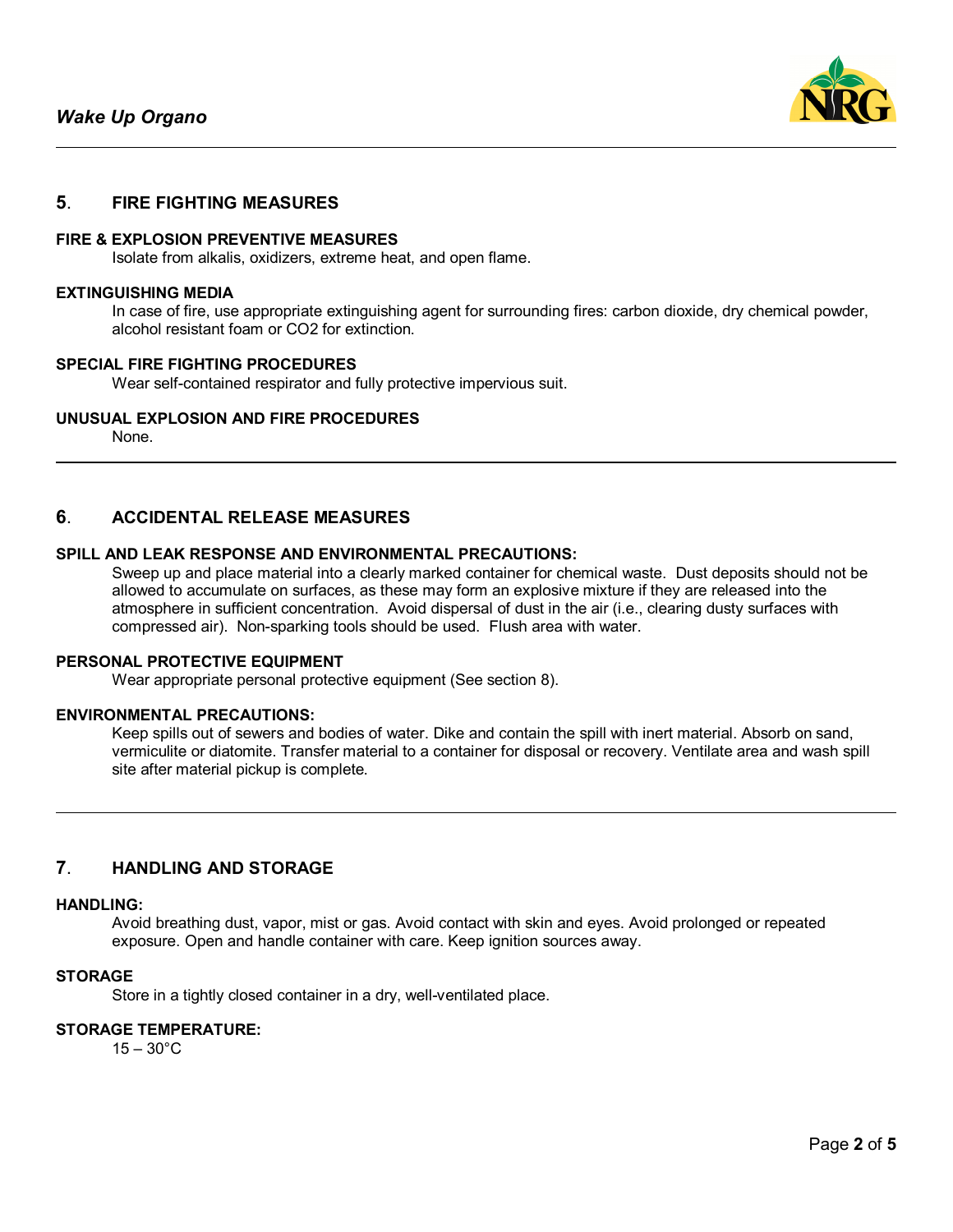

# **8**. **EXPOSURE CONTROLS/PERSONAL PROTECTION**

### **PERSONAL PROTECTIVE EQUIPMENT:**

The user, as part of a formal exposure risk assessment, should decide upon the provision of personal protective equipment and the need to provide engineering control measures. Based upon the available toxicological information the protective measures described below should be regarded as a minimum.

#### **RESPIRATORY PROTECTION:**

Use a NIOSH approved respirator when exposure limits are exceeded or if irritation or other symptoms are experienced.

### **EYE PROTECTION:**

Wear goggles or safety glasses when using this product. Make sure that there is an eyewash facility in your vicinity.

### **SKIN PROTECTION:**

Wear impervious gloves and protective clothing.

#### **WORK & HYGIENIC PRACTICES:**

Provide readily accessible eye wash stations & safety showers. Wash at end of each shift & before eating, smoking or using the toilet. Launder clothes that have become contaminated.

# **9**. **PHYSICAL AND CHEMICAL PROPERTIES**

| Yellow powder/solid            |
|--------------------------------|
| Overall Mild Slightly Oak-Like |
| Not Determined                 |
| Not Available                  |
| Not Available                  |
| Not Available                  |
| 93.9 Degrees C                 |
| Not Available                  |
| Not Available                  |
| Not Available                  |
| Not Available                  |
| Not Available                  |
| Not Available                  |
| Soluble                        |
| Not Available                  |
| Not Available                  |
| Not Available                  |
|                                |

# **10**. **STABILITY AND REACTIVITY**

### **STABILITY**

Stable under normal temperatures and pressures.

### **CONDITIONS TO AVOID**

Isolate from extreme heat, sparks, high temperatures and open flame.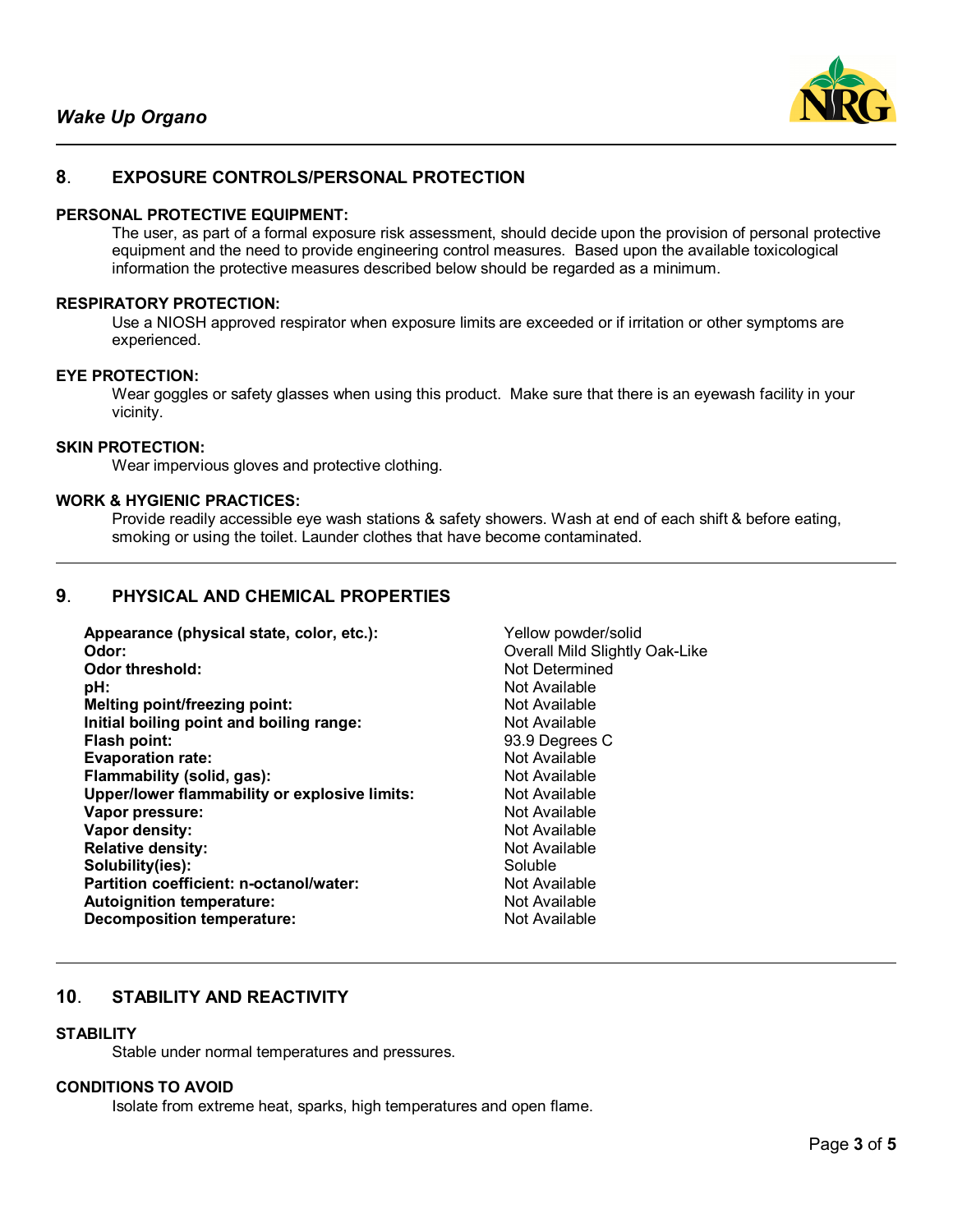

# *Wake Up Organo*

**MATERIALS TO AVOID**

Strong oxidizing agents, acids and bases.

### **HAZARDOUS DECOMPOSITION PRODUCTS**

Burning produces carbon monoxide and/or carbon dioxide

# **HAZARDOUS POLYMERIZATION**

Will not occur.

# **11**. **TOXICOLOGICAL INFORMATION**

### **ACUTE HAZARDS**

**EYE & SKIN CONTACT:**

Eye and Skin irritation.

**INHALATION:**

May cause irritation.

#### **SWALLOWING:**

May be harmful if swallowed.

### **SUBCHRONIC HAZARDS/CONDITIONS AGGRAVATED**

**CONDITIONS AGGRAVATED:** None Known.

# **CHRONIC HAZARDS**

**CANCER, REPRODUCTIVE & OTHER CHRONIC HAZARDS:** Not available.

### **MAMMALIAN TOXICITY INFORMATION**

Not available.

# **12**. **ECOLOGICAL INFORMATION**

Persistence and degradability: Not determined Bioaccumulative potential: Not determined Bioconcentration factor (BCF): Not Available Mobility in soil: Not Available PBT and vPvB assessment: Not Available

Other adverse effects: Not Available

Toxicity: The product is not classified as environmentally hazardous. However, this does not exclude the possibility that large or frequent spills can have a harmful or damaging effect on the environment